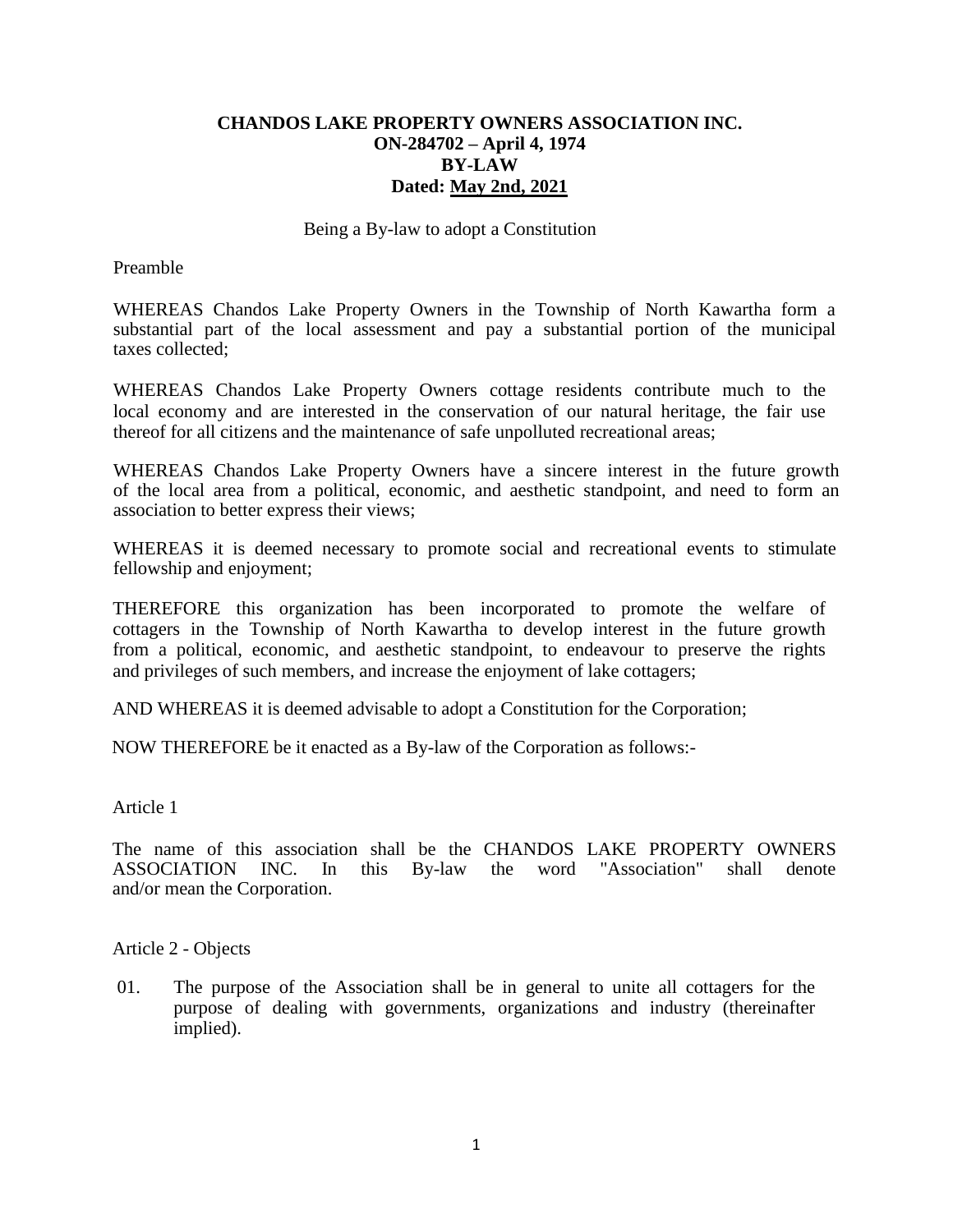- 02. The Association shall assist members with common problems so as to better deal with governments, organizations, and agencies at the municipal, county, regional, provincial, federal, national and international level.
- 03. The association shall provide and promote co-operation and fellowship among members and endeavour to maintain safe and enjoyable recreation areas.
- 04. From time to time, the CLPOA may make occasional financial contributions to support local charities, non-profit organizations, events, or initiatives. The aggregate of such donations shall not exceed 10 percent of the Association's total revenue in one financial year.
- 05. Without limiting the generality of any of the foregoing, to include such matters as follows.
	- a. To serve as an information centre and central register for the various members, by gathering appropriate statistic and data;
	- b. To co-operate in the protection of water resources from pollution of any kind;
	- c. To help provide the best and most efficient municipal government and legislation for the benefit of all citizens;
	- d. To promote safe and responsible operation of all watercraft and related activities;
	- e. To co-operate with other local organizations which have goals similar to those of the Association;
	- f. To assist in the conservation of fish, fowl, game and resources;
	- g. To aid in all agencies. etc., in. the control of pests and noxious weeds and the preservation of trees, shrubs and wild flowers
	- h. To support the Federation of Ontario Cottager's Association Incorporated where its aims are in common with those of the Association
	- i. Protect the lake by influencing North Kawartha Council to enforce the Comprehensive Zoning By-Laws that are in place based on the following 5 Criteria:
		- 1) When: A Minor Variance or Amendment to the Comprehensive Zoning By-law is requested for a new structure on an existing lot of record within the 30m (100 foot) setback from the high water mark.
		- 2) When: A Minor Variance or Amendment to the Comprehensive Zoning By-law is requested for replacement or renovation of an existing dwelling within the 9m (30 foot) setback of the high watermark
		- 3) When: An amendment to the Comprehensive Zoning By-law is requested for property severance for the purpose of building a new dwelling
		- 4) When: An amendment to the Comprehensive Zoning By-law is requested for Multi-Unit Developments (Plan of subdivision or condominium)
		- 5) When: An amendment to the Comprehensive Zoning By-law is requested for Backlot Development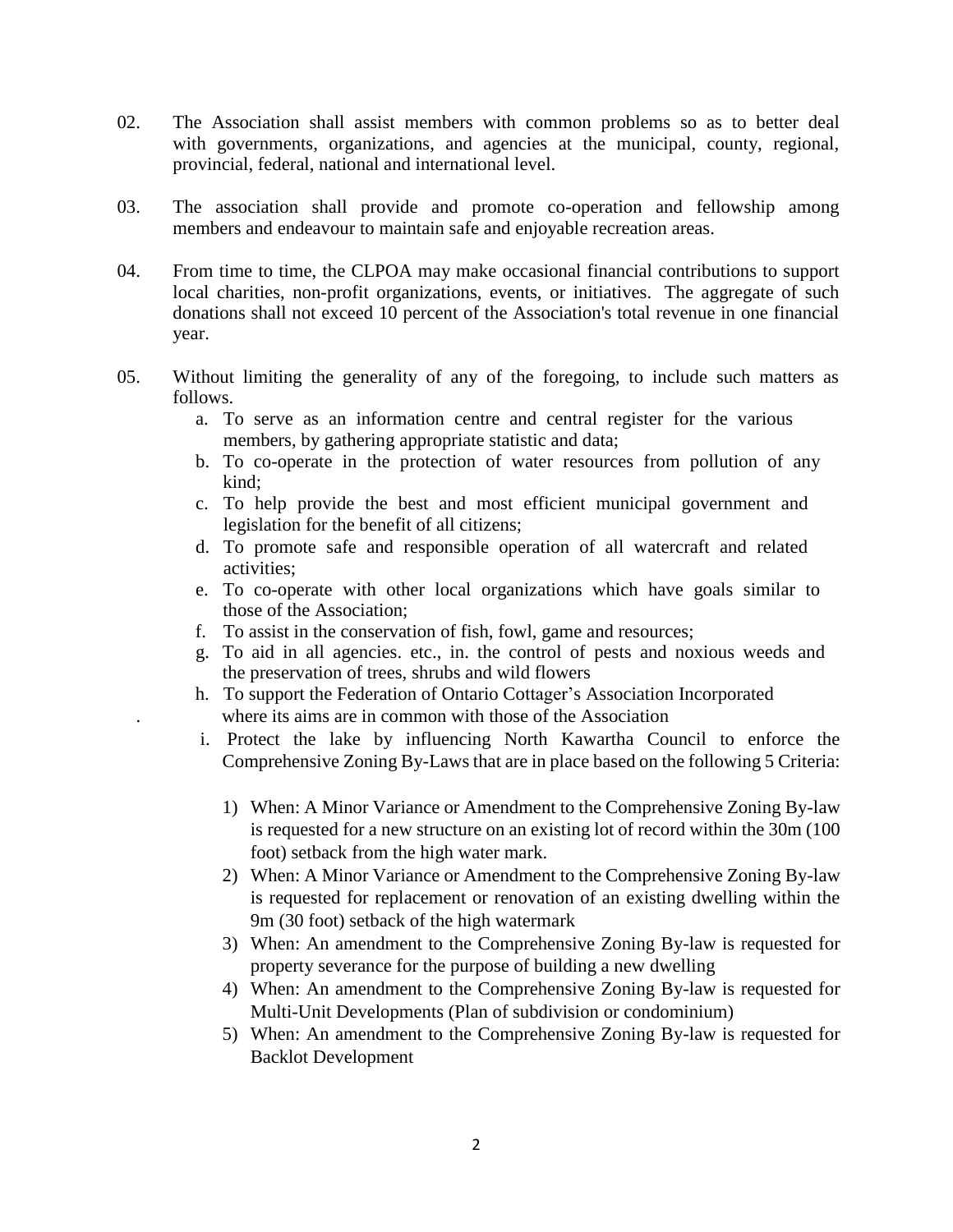Actions to be taken:

- 1) Engage an independent professional Planner or Building Inspector to review the request and write a brief report to CLPOA Directors advising if the request is justified and is respectful of the lake and shoreline environment.
- 2) This report would then be circulated to all CLPOA Directors seeking agreeance to oppose request or not
- 3) If the CLPOA Directors feel that a position of opposition is warranted, then a letter would be written and sent to Council as early as possible in advance of the request coming before Council. Notification would also be sent to the Applicant and the CLPOA Membership. In addition, one or more of the CLPOA Directors would attend the Council meeting when the request is scheduled to be reviewed and state our opposition and the reasons

Article 3 - Constituents, Memberships and Fees

- 01. Prospective members may make application to join the Association and upon acceptance by the Association shall apply the required fees, and shall provide whatever information on land ownership and location required by the Association.
- 02. The Association shall consist of members who are defined for the purposes of this Constitution.
	- a. Active an owner of property or properties bordering on Chandos Lake. This membership extends to the immediate family or families (including spouses or partners, children, grandchildren) of the owner, although only one person from this membership may vote on any motion at Association meetings.
	- b. Associate any person or persons supporting the objectives of the Association;
- 03. Each active membership shall be entitled to one vote at Association meetings. An active membership consisting of more than one person shall represent one vote only. Associate members are not entitled to vote at Association meetings.
- 04. An annual membership fee shall be due to the Association by each member on or before the 0l-January of the calendar year in which the membership is to be effective, or before such other date as the Association may from time to time determine.
- 05. A Corporation cannot be a member.
- 06. The annual membership fee shall be set by the Board of Directors and ratified at the Annual General meeting and recorded as a By-law.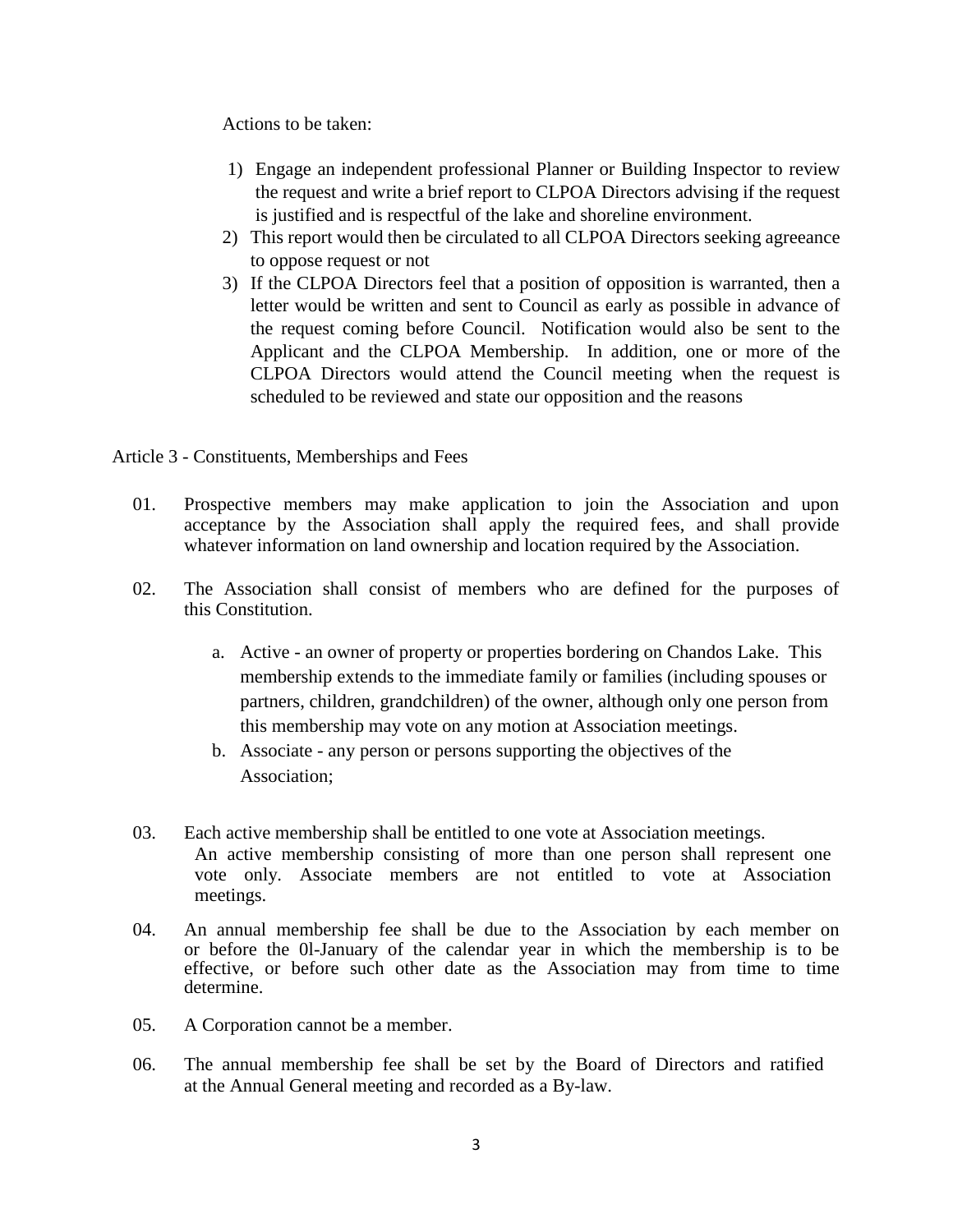07. Honorary, Ex-Officio, Life, Student or other membership classification may be created by the Board of Directors but such memberships shall have not voting power.

## Article 4 - Directors and Officers

- 01. The Directors of the Association shall constitute and be known as the Board of Directors of the Association.
- 02. Following the Annual General Meeting of the Association, the Board of Directors shall appoint from among themselves a President, VP Secretary, VP Treasurer and VP Membership each of whom shall be considered officers of the Association. Each officer must be an active member.
- 03. Any voting member shall be eligible for election to a Director position.
- 04. A Director's term is two years. A Director may be re-elected.
- 05. The Board of Directors shall be comprised of no fewer than 6 active members.
- 06. The Officers shall appoint a Committee Chairman.
- 07. Members can remove a director by a majority vote at a special meeting where the notice of the meeting states that members will be asked to vote on removing the director. A director is entitled to give the Board of Directors a statement giving reasons for opposing his or her removal if a meeting is called for the purpose of removing him or her. The Board of Directors must immediately circulate the director's statement to members.
- 08. Every Director and officer, in exercising his or her powers and discharging his or her duties to the corporation, shall (a) act honestly and in good faith with a view to the best interests of the corporation (b) exercise the care, diligence and skill that a reasonably prudent person would exercise in comparable circumstances
- 09. A conflict of interest arises in any situation where a Director's duty to act solely in the best interests of the corporation and adhere to his or her fiduciary duties is compromised or impeded by any other interest, relationship or duty of that Director. A Director who is in any way directly or indirectly interested in a contract or transaction, or proposed contract or transaction, with the Corporation shall make the disclosure to the Corporation including the nature and extent of the interest. No such director shall attend any part of a meeting of Directors or vote on any resolution to approve any such contract or transaction.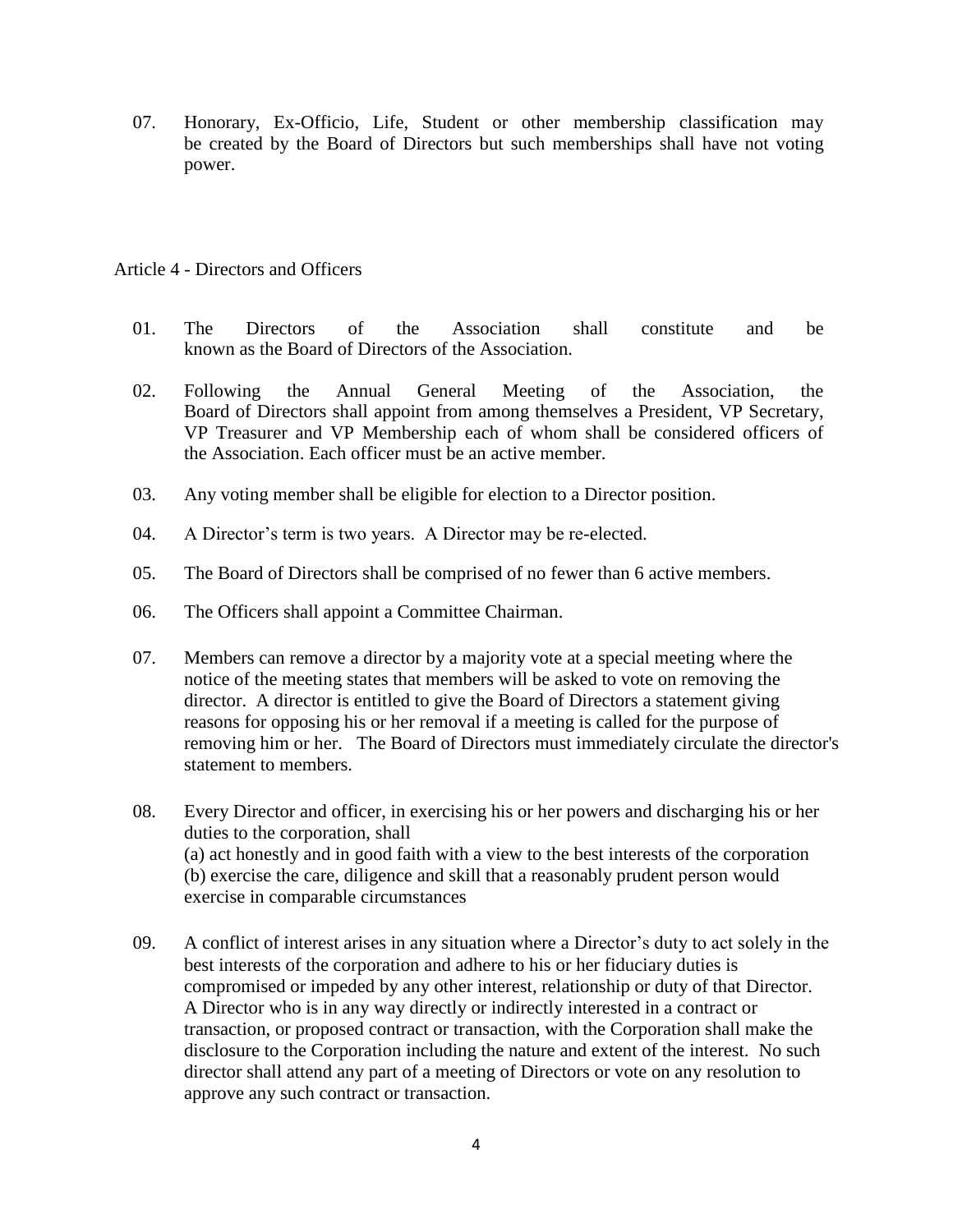10. The person who held the office of President prior to the most recent election of Directors shall be styled the Immediate Past President. The Immediate Past President is neither an Officer, nor a Director but an observer who may attend board meetings for a maximum of one year for the purpose of supporting the transition of the new President. The Immediate Past President does not vote at Board meetings.

## Article 5 - Duties of Officers

Officers shall be responsible for the duties assigned to them and they may delegate to others the performance of any or all of such duties.

# 01. Chair

The Chair, appointed from among the directors, shall preside at Board meetings and at Members' meetings and shall perform such other duties as may be required by law or as the Board may determine from time to time. The Chair and President may be the same person.

## 02. President

The president shall perform the duties described in Schedule A and such other duties as may be required by law or as the Board may determine from time to time.

#### 03. VP Secretary

The VP Secretary shall perform the duties described in Schedule B and such other duties as may be required by law or as the Board may determine from time to time.

### 04. VP Treasurer

The VP Treasurer shall perform the duties described in Schedule C and such other duties as may be required by law or as the Board may determine from time to time.

#### 05. VP Membership

The VP Membership shall perform the duties described in Schedule D and work collaboratively with the President and VP Secretary to increase membership and support members.

# Article 6 - Committees

01. There shall be Environment, Regatta, Membership, Corn and Weiner Roast, and other committees established by the Board of Directors, as may from time to time be deemed necessary, and all committees shall be governed where applicable by the same procedure as set down in this Constitution.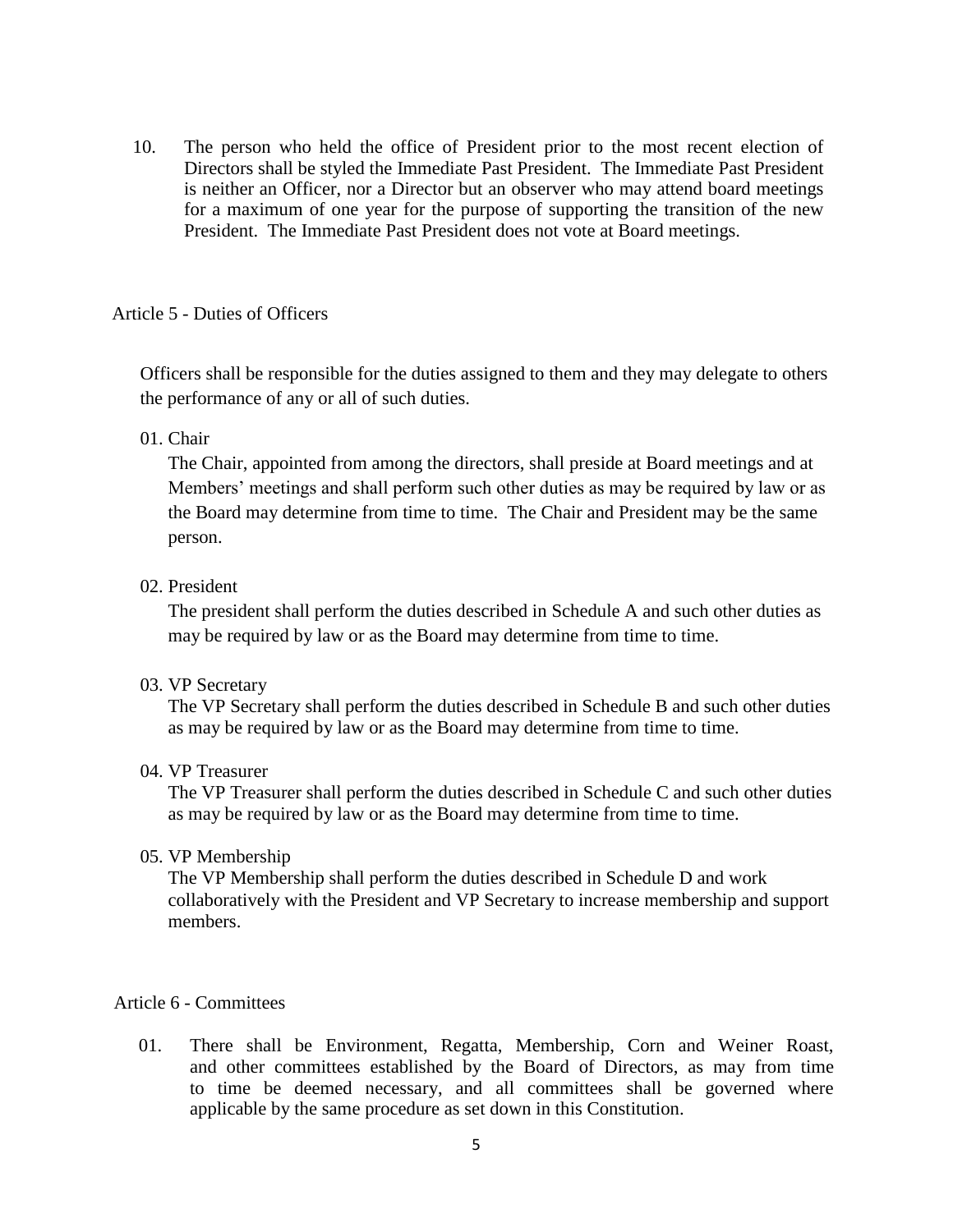- 02. The Board of Directors shall endorse the chairperson of any committee, as aforesaid, which chairperson shall hold office at the discretion of the Board of Directors.
- 03. A committee shall have committee persons to be drawn from the members, or any other source, us chosen by the committee chairperson. Supporting members are eligible to vote at committee level.
- 04. The scope of each committee shall be outlined in general by the directors.
- 05. Special committees shall be automatically dissolved upon completion of their special task.

#### Article 7 - Meeting Quorum

- 01. The Annual General Meeting of the Association shall be held not later than the 31-July in each year at a time and place to be decided by the Board of Directors and not less than thirty one (31) days notice in writing shall be given to the members. The AGM in 2021 and subsequent years shall be conducted within six months of previous year's fiscal year end.
- 02. Notices for meeting of members or of board members may be sent electronically. A meeting of the members or of the board members may be held by telephonic or electronic means and a member or board member who, through those means, votes at the meeting or establishes a communications link to the meeting is deemed for the purposes of this Act to be present at the meeting.
- 03. A special general meeting must be convened upon request of the Board of Directors, with notice to members in the most expedited manner.
- 04. A special general meeting must be convened upon the requisition, in writing, made by one third  $(1/3)$  of the total paid-up voting members; such a meeting must be convened by the Board of Directors within sixty-one (61) days of receipt of the said requisition, the requisition shall state the purpose of the meeting and be filed with the Secretary by way of registered post to the Secretary's address as listed in the current yearbook; if the Board of Directors do not call such a meeting within the specified period then the members requisitioning the said meeting may convene such a meeting on thirty-one (31) days notice in writing to all members whose names shall be made available by the Secretary and shall be capable of transacting any business relevant to the requisition and acting on it for the Association, as if called by the Board of Directors.
- 05. Every notice of any meeting shall state the business to be transacted at such meeting, the place, day and hour of such meeting, and who may attend and be in accordance with the terms provided in the Constitution, reasonable time will be provided.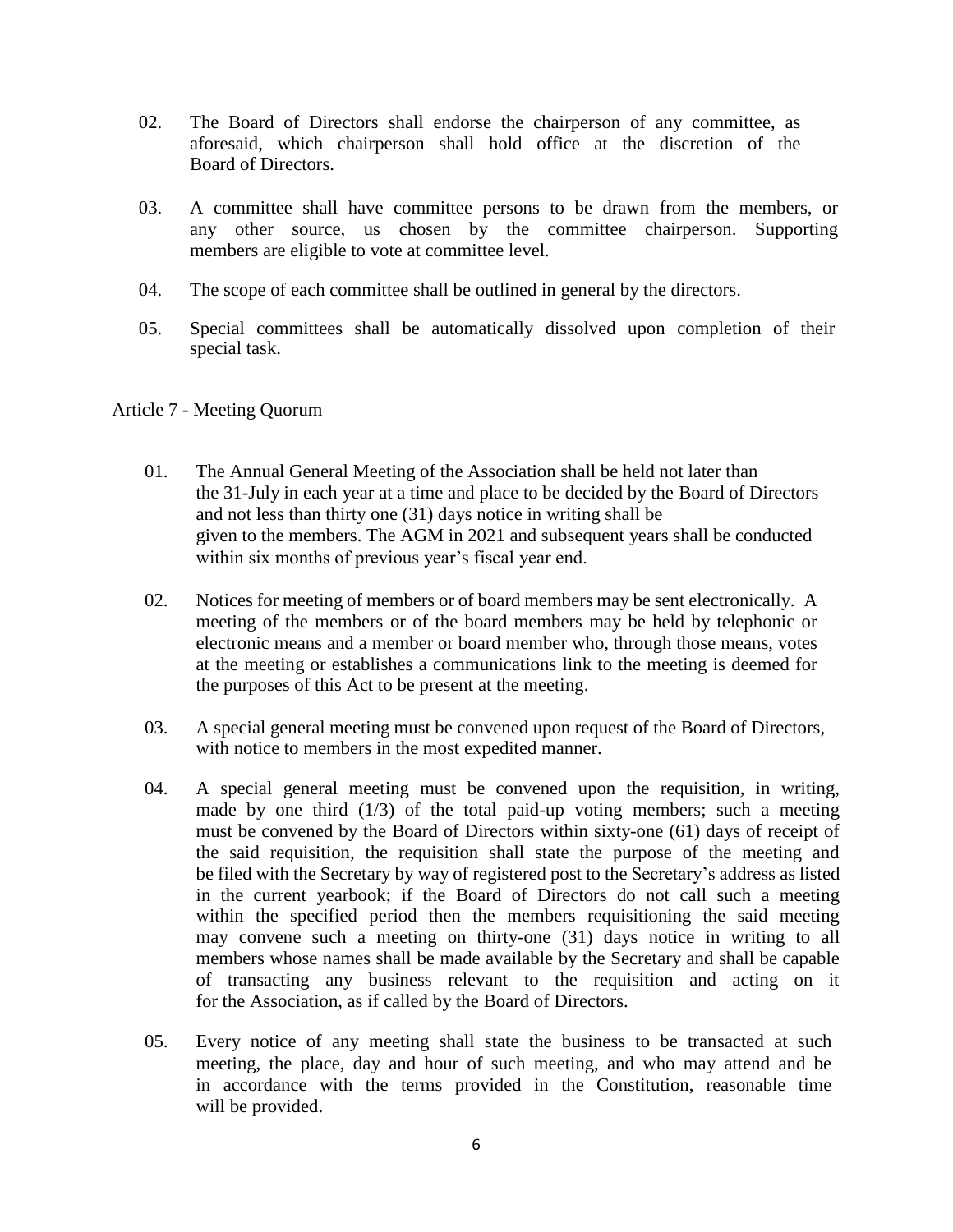06. A quorum for Board of Directors or Committee meetings shall consist of fifty-one (51) percent of the specific body.

A quorum for the transaction of business at a Members' meeting is 10% of the Members entitled to vote at the meeting, whether present in person or electronically. A member who has voted in advance by mail or electronically is deemed to be present at the meeting. If a quorum is present at the opening of the meeting of the Members, the Members present may proceed with the business of the meeting, even if quorum is not present throughout the meeting**.**

- 07. Business may be conducted at the annual and/or special meetings properly called by majority vote of qualified voting members in attendance.
- 08. No error or accidental omission in giving notice of any meeting to address of last field record, or the non-receipt of notice by any member, shall invalidate such meeting or make void any proceedings taken thereat.

Article 08 - Elections, Nominations and Voting

- 01. The election of Directors, as may be required, shall be held annually at the Annual General Meeting, and shall be by open vote to all eligible voters, unless acclaimed. Eligible voters are CLPOA member in good standing. Good standing is a member who has paid in full their annual fees. Newly elected Directors shall assume their respective duties immediately. Directors may fill vacant board positions, as required, between elections, unless the vacated position happens within 90 days of the AGM, in which case the position will be left open for nomination. Appointments to the Board of Directors shall be ratified by the membership at the next Annual General Meeting.
- 02. Notice of all open nominations are to be given to the members at least 45 days in advance of the AGM, with the final candidate list and all electronic voting matters being forwarded to members 31 days in advance of the AGM.
- 03. All matters, save as otherwise provided in the Constitution, shall be decided by a simple majority of eligible voters present and by show of hands, or by an advanced electronic vote. A secret ballot in any matter may be requested by a voting member which request shall be decided by a show of hands.
- 04. In certain matters the Board of Directors may seek the opinion of the general membership by a plebiscite through ballots by mail.
- 05. Voting by proxy is not permitted.
- 06. Nominations may be made by any voting member provided they are properly seconded by any voting member and accompanied by a statement from the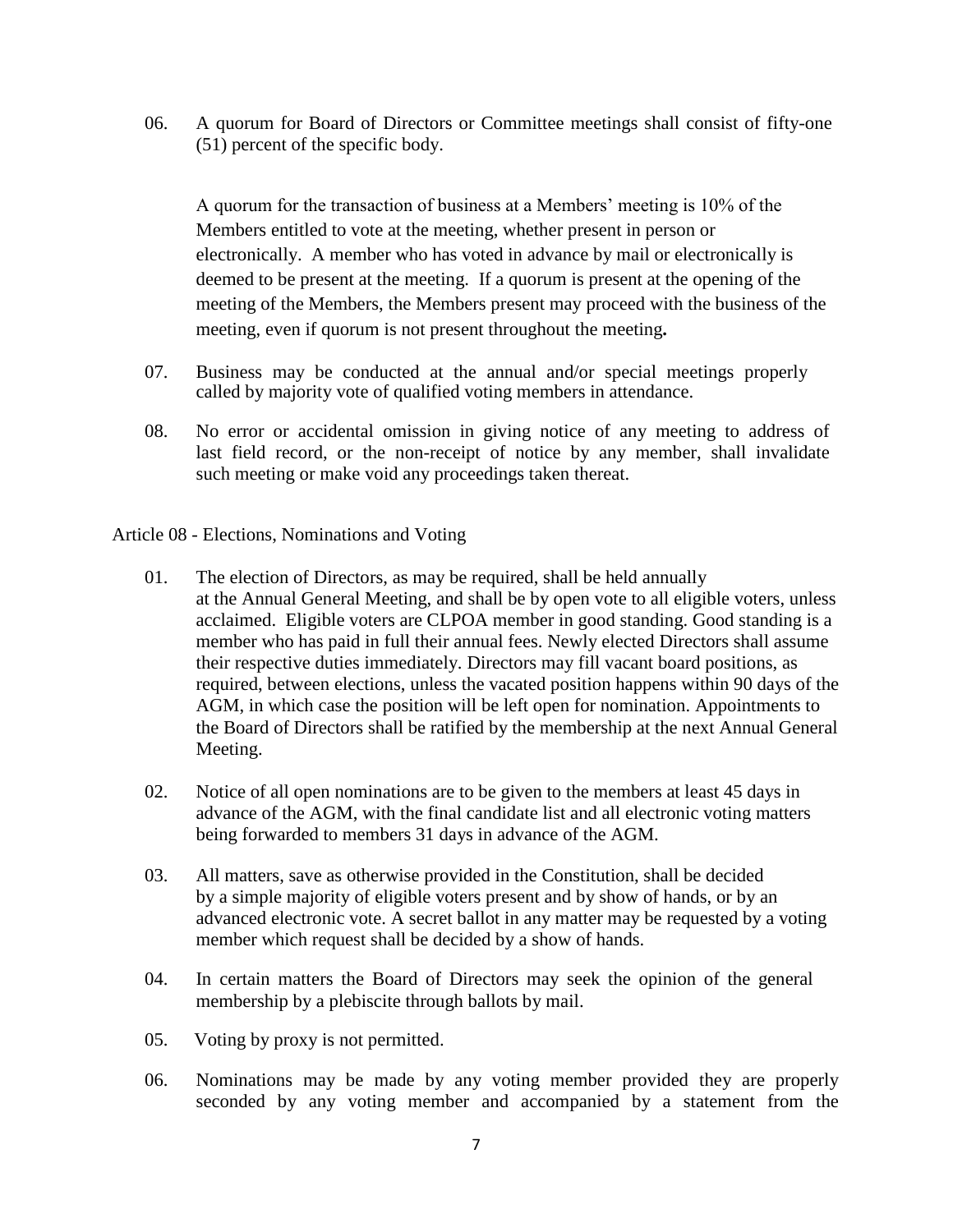nominee that he will stand for office, which statement may either be written or oral.

- 07. Votes requiring a simple majority, which result in a tie may be broken by the President casting his vote at the AGM.
- 08. Electronic Voting
	- a. All Electronic Voting Results will be kept secret (by 2 members of the Board of Directors) until after the results of open vote at the AGM.
	- b. All Electronic Votes will be cast prior to the AGM. The Electronic voting period will be 7 days, ending 2 days prior to the AGM.
	- c. All matters eligible for vote (include Elections, By-Laws, & Constitutional Amendments) must be presented to members 31 days in advance of the AGM, in accordance with Article 7, 01.
	- d. All members will only be allowed one vote on matters, either electronic, or by a show of hands at the AGM (One is able to electronically vote, then show up at the AGM for information and to vote on the non-electronic vote matters, if any).
	- e. It is understood that there may be voting matters that are brought up at the AGM which will not be subjected to an electronic vote. A member must recognize their inability to vote on these issues if they chose to not show up.

Article 09 - Fiscal Year and Auditors

- 01. The Fiscal Year shall end on 31-December each year.<br>02. Auditors may be appointed, and remuneration set, by t
- Auditors may be appointed, and remuneration set, by the Board of Directors.

Article 10 - Amendment

01. The Constitution may be amended by a two-thirds majority vote of the voting members of the Association in attendance at the Annual Meeting and the voting members using electronic voting; provided that notice of motion regarding such amendment duly seconded in writing is received by the Secretary at least sixty-three (63) days prior to the said meeting. The Secretary shall forward to the members the notice of motion to amend with the notice of the meeting.

# Article 11 - General

01. The Board of Directors may pass By-laws consistent with the provisions of' the Constitution for the purpose of regulating the affairs, aims and objectives of the Association; such By-laws shall be effective only until the next annual meeting unless approved and ratified by the voting members at such annual meeting.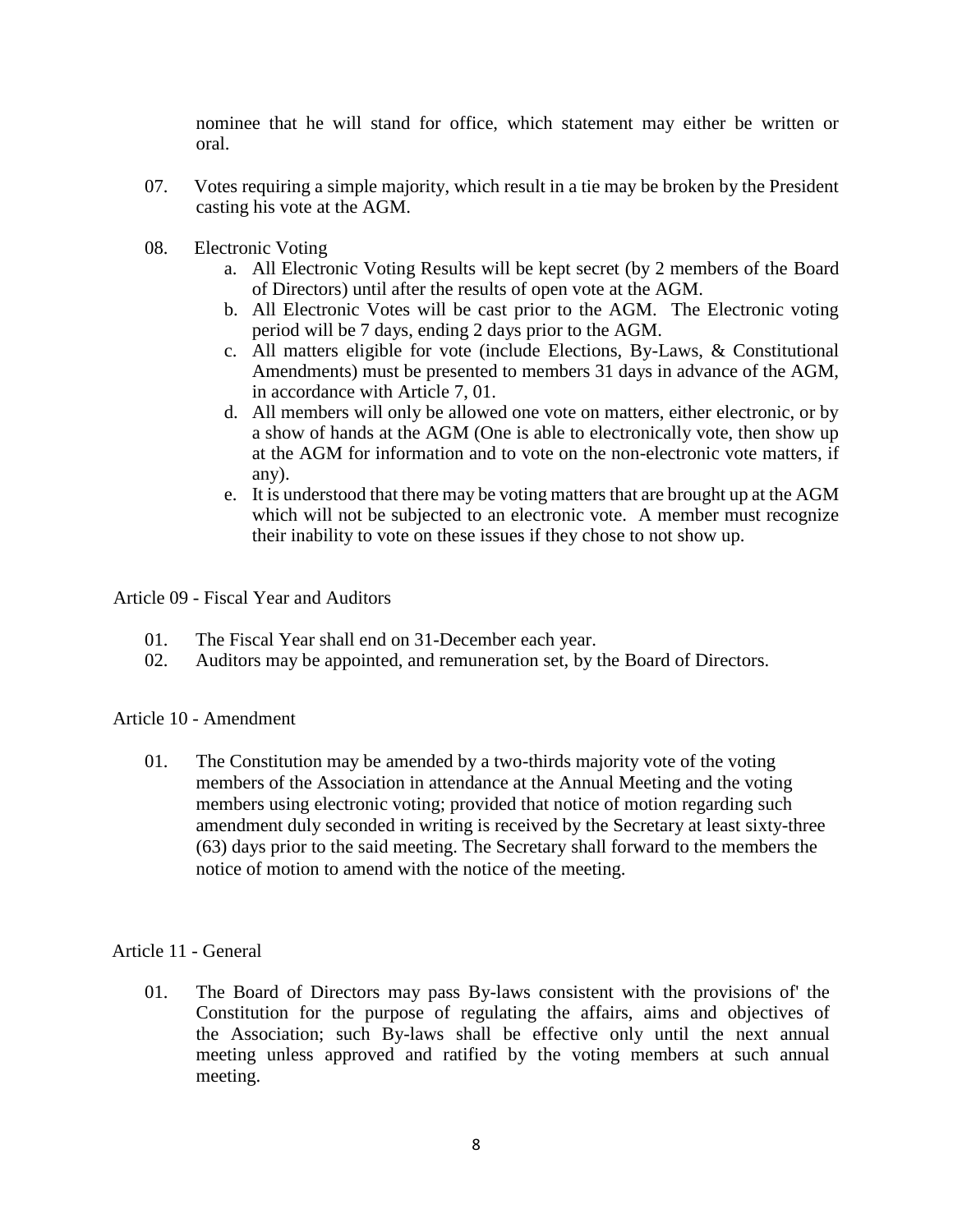- 02. Acceptance of membership in the Association, by payment of the appropriate fee, shall bind the member to abide by the Constitution and By-laws of the Association.
- 03. The Board of Directors shall have the power to expel or suspend any member where it has been proven to the satisfaction of a majority of the Board of Directors that such member or individual has acted in a manner detrimental to the best interests of the Association; subject to the right of appeal, to the voting members, by the said member of individual at the next general meeting, which decision shall be final.
- 04. Honorariums and/or remunerations may be paid to the President, Secretary and Treasurer, and such other Directors or volunteers as the Board of Directors may determine in an amount to be decided upon by the Board of Directors and such amounts disclosed in the financial statement to the membership at their annual meeting.
- 05. All meetings shall be conducted in accordance with recognized parliamentary and/or business procedures and where any point of procedure arises which is not governed by the Constitution or By-laws of the Association, the meeting shall be governed by the procedure as laid-down in Robert's Rules of Order.
- 06. In the Constitution and all By-laws of the Association where context so requires or permits, the singular shall read the plural and the plural the singular, and masculine shall include the feminine.

# **Schedule A** - Position Description of the President

The president provides leadership to the Board, ensures the integrity of the Board's process and represents the Board to outside parties. The president co-ordinates Board activities in fulfilling its governance responsibilities and facilitates co-operative relationships among Directors of the Corporation. The president ensures the Board discusses all matters relating to the Board's mandate.

Responsibilities

- Agendas: Establish agendas aligned with annual Board goals and preside over Board meetings if also holding the office of Chair. Ensure meetings are effective and efficient for the performance of governance work. Ensure that a schedule of Board meetings is prepared annually.
- Representation: Serve as the Board's primary contact with the public.
- Reporting: Report regularly to the Board on issues relevant to its governance responsibilities.
- Board Conduct: Set a high standard for Board conduct and enforce policies and By-laws concerning Directors' conduct.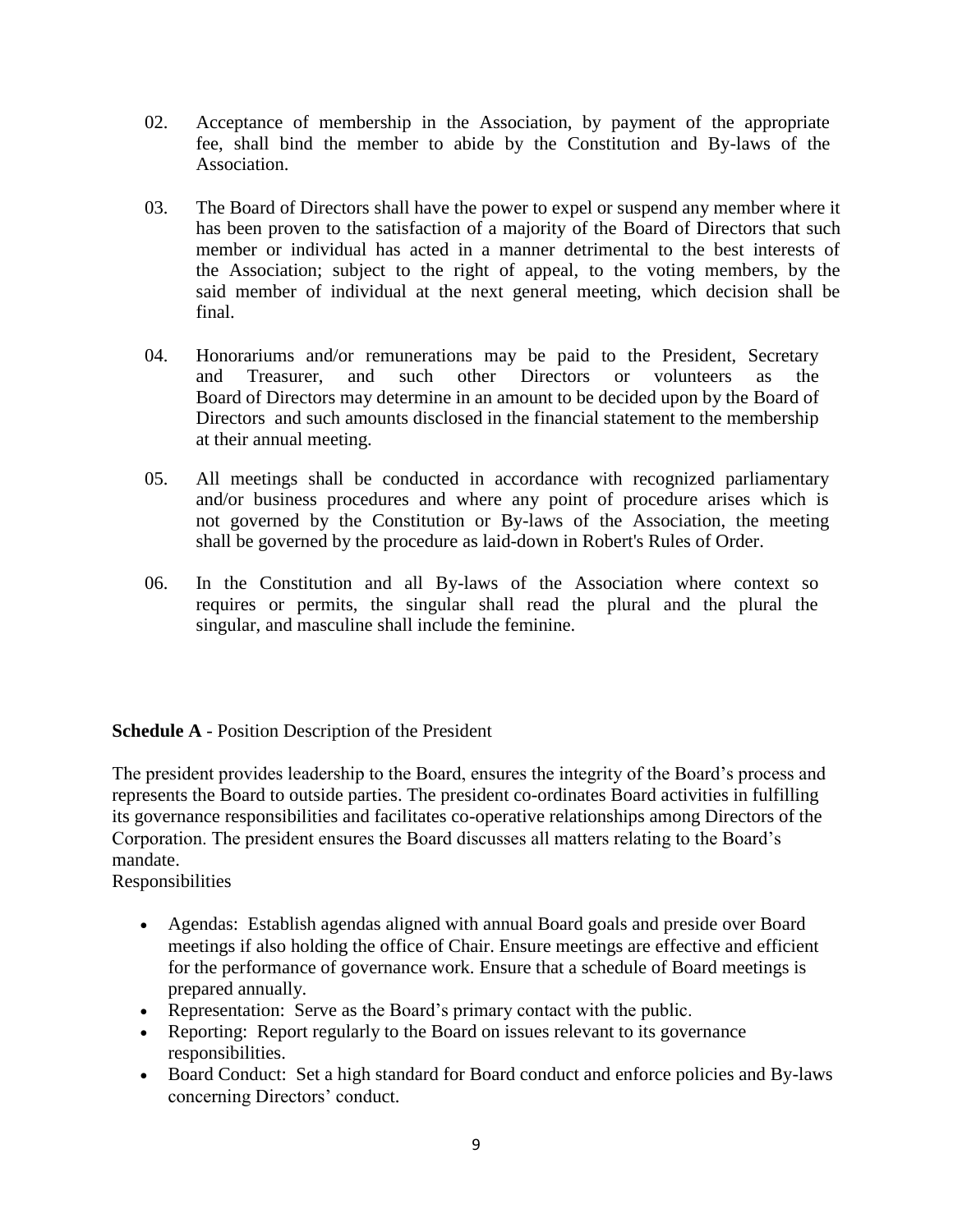Committee Membership: Serve as member on all Board committees.

**Schedule B** - Position Description of the VP Secretary

The VP Secretary works collaboratively with the President to support the Board in fulfilling its fiduciary responsibilities.

Responsibilities

Board Conduct: Support the president in maintaining a high standard for Board conduct and uphold policies and the By-laws regarding Directors' conduct, with particular emphasis on fiduciary responsibilities.

Document Management: Ensure the proper recording and maintenance of minutes of all meetings of the Corporation, the Board and Board committees. Attend to correspondence on behalf of the Board. Have custody of all minute books, documents, registers and the seal of the Corporation and ensure that they are maintained as required by law. Ensure that all reports are prepared and filed as required by law or requested by the Board.

Meetings: Give such notice as required by the By-Laws of all meetings of the Corporation, the Board, and Board Committees. Attend all meetings of the Corporation, the Board and Board Committees.

**Schedule C** - Position Description of the VP Treasurer

The VP Treasurer works collaboratively with the President and VP Secretary to support the Board in achieving its fiduciary responsibilities.

Responsibilities

- Custody of Funds: The VP Treasurer shall have the custody of the funds of the Corporation and shall keep full and accurate accounts of all assets, liabilities, receipts and disbursements of the Corporation in the books belonging to the Corporation and shall deposit all monies, securities and other valuable effects in the name and to the credit of the Corporation in such chartered bank or trust company, or, in the case of securities, in such registered dealer in securities as may be designated by the Board from time to time. The VP Treasurer shall disburse the funds of the Corporation as may be directed by proper authority taking proper vouchers for such disbursements, and shall render to the Chair and directors at the regular meeting of the Board, or whenever they may require it, an accounting of all the transactions and a statement of the financial position, of the Corporation. The VP Treasurer shall also perform such other duties as may from time to time be directed by the Board.
- Board Conduct: Maintain a high standard for Board conduct and uphold policies and Bylaws regarding Directors' conduct, with particular emphasis on fiduciary responsibilities.